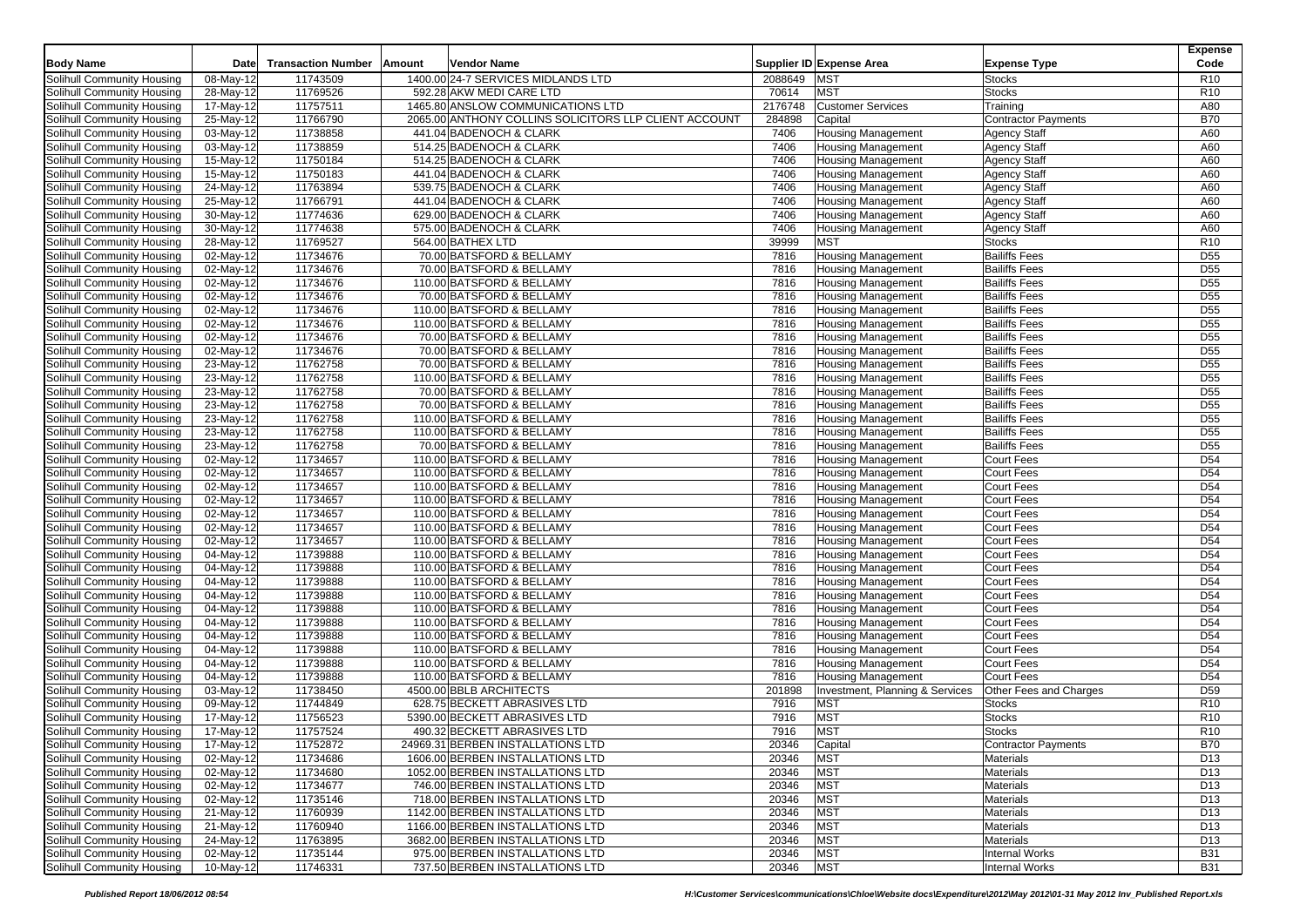|                            |             |                           |        |                                                       |                  |                                 |                                 | <b>Expense</b>                |
|----------------------------|-------------|---------------------------|--------|-------------------------------------------------------|------------------|---------------------------------|---------------------------------|-------------------------------|
| <b>Body Name</b>           | Date        | <b>Transaction Number</b> | Amount | <b>Vendor Name</b>                                    |                  | Supplier ID Expense Area        | <b>Expense Type</b>             | Code                          |
| Solihull Community Housing | 24-May-12   | 11763897                  |        | 1025.00 BERBEN INSTALLATIONS LTD                      | 20346            | <b>MST</b>                      | <b>Internal Works</b>           | <b>B31</b>                    |
| Solihull Community Housing | 24-May-12   | 11763896                  |        | 725.00 BERBEN INSTALLATIONS LTD                       | 20346            | <b>MST</b>                      | <b>Internal Works</b>           | <b>B31</b>                    |
| Solihull Community Housing | 24-May-12   | 11763898                  |        | 912.50 BERBEN INSTALLATIONS LTD                       | 20346            | <b>MST</b>                      | <b>Internal Works</b>           | <b>B31</b>                    |
| Solihull Community Housing | 28-May-12   | 11769490                  |        | 1647.00 BERBEN INSTALLATIONS LTD                      | 20346            | Capital                         | <b>Contractor Payments</b>      | <b>B70</b>                    |
| Solihull Community Housing | 10-May-12   | 11745857                  |        | 550.00 BLACK AND WHITE RESIDENTIAL LETTINGS           | 247881           | <b>Balance Sheet</b>            | Mortgage Repossession Fund      | U34                           |
| Solihull Community Housing | 02-May-12   | 11735139                  |        | 3000.00 BOSCH SECURITY SYSTEMS LTD                    | 1947773          | Capital                         | ICT - General                   | D30                           |
| Solihull Community Housing | 15-May-12   | 11750190                  |        | 828.18 BRITISH GAS BUSINESS                           | 11498            | <b>Customer Services</b>        | Gas                             | <b>B10</b>                    |
| Solihull Community Housing | 03-May-12   | 11738448                  |        | 1188.00 BROPHY RIAZ AND PARTNERS CHARTERED ARCHITECTS | 167258           | Capital                         | <b>Contractor Payments</b>      | <b>B70</b>                    |
| Solihull Community Housing | 09-May-12   | 11744922                  |        | 973.16 BUILDBASE                                      | 56468            | <b>MST</b>                      | <b>Stocks</b>                   | R <sub>10</sub>               |
| Solihull Community Housing | 09-May-12   | 11744918                  |        | 1571.39 BUILDBASE                                     | 56468            | <b>MST</b>                      | <b>Stocks</b>                   | R <sub>10</sub>               |
| Solihull Community Housing | 18-May-12   | 11758095                  |        | 1754.20 BUILDBASE                                     | 56468            | <b>MST</b>                      | <b>Stocks</b>                   | R <sub>10</sub>               |
| Solihull Community Housing | 28-May-12   | 11769542                  |        | 1140.50 BUILDBASE                                     | 56468            | <b>MST</b>                      | <b>Stocks</b>                   | R <sub>10</sub>               |
|                            |             | 11769543                  |        | 793.40 BUILDBASE                                      |                  | <b>MST</b>                      |                                 |                               |
| Solihull Community Housing | 28-May-12   | 11750177                  |        | 600.00 CAPITAL FURNISHINGS                            | 56468            | <b>Housing Management</b>       | <b>Stocks</b>                   | R <sub>10</sub><br><b>B91</b> |
| Solihull Community Housing | 15-May-12   |                           |        |                                                       | 2071841<br>66253 | <b>MST</b>                      | <b>Fixtures &amp; Fittings</b>  | R <sub>10</sub>               |
| Solihull Community Housing | 09-May-12   | 11744926                  |        | 550.00 CAPITOL JOINERY                                |                  |                                 | <b>Stocks</b>                   |                               |
| Solihull Community Housing | 21-May-12   | 11760945                  |        | 641.75 CARETECH (UK) LTD                              | 1610610          | Investment, Planning & Services | Adaptations                     | <b>B83</b>                    |
| Solihull Community Housing | 21-May-12   | 11760946                  |        | 6260.36 CARETECH (UK) LTD                             | 1610610          | Investment, Planning & Services | Adaptations                     | <b>B83</b>                    |
| Solihull Community Housing | $02-May-12$ | 11735148                  |        | 750.00 CHELMSLEY & DISTRICT CONSERVATIVE CLUB LTD     | 63897            | <b>MST</b>                      | Other Fees and Charges          | D <sub>59</sub>               |
| Solihull Community Housing | 02-May-12   | 11734689                  |        | 7713.03 CHUBB FIRE LTD                                | 11217            | Investment, Planning & Services | Other Building costs            | <b>B39</b>                    |
| Solihull Community Housing | 21-May-12   | 11760948                  |        | 9343.22 CHUBB FIRE LTD                                | 11217            | Investment, Planning & Services | Other Building costs            | B39                           |
| Solihull Community Housing | 29-May-12   | 11770607                  |        | 15750.00 CLEARWATER TECHNOLOGY LTD                    | 121213           | <b>MST</b>                      | <b>Water Risks</b>              | <b>B13</b>                    |
| Solihull Community Housing | 29-May-12   | 11770609                  |        | 15750.00 CLEARWATER TECHNOLOGY LTD                    | 121213           | <b>MST</b>                      | <b>Water Risks</b>              | <b>B13</b>                    |
| Solihull Community Housing | 01-May-12   | 11732765                  |        | 60.08 COLLECTIVE ENTERPRISE LTD                       | 200600           | Finance                         | <b>ICT Consumables</b>          | D33                           |
| Solihull Community Housing | 01-May-12   | 11732765                  |        | 139.79 COLLECTIVE ENTERPRISE LTD                      | 200600           | Finance                         | Printing                        | D80                           |
| Solihull Community Housing | 01-May-12   | 11732765                  |        | 337.00 COLLECTIVE ENTERPRISE LTD                      | 200600           | <b>Customer Services</b>        | Printing                        | D80                           |
| Solihull Community Housing | 01-May-12   | 11732765                  |        | 388.00 COLLECTIVE ENTERPRISE LTD                      | 200600           | <b>Customer Services</b>        | Printing                        | D80                           |
| Solihull Community Housing | 01-May-12   | 11732765                  |        | 419.94 COLLECTIVE ENTERPRISE LTD                      | 200600           | Finance                         | Printing                        | D80                           |
| Solihull Community Housing | 01-May-12   | 11732765                  |        | 676.47 COLLECTIVE ENTERPRISE LTD                      | 200600           | Finance                         | Stationery                      | D <sub>25</sub>               |
| Solihull Community Housing | 21-May-12   | 11760953                  |        | 3200.00 CONSTRUCTION STUDY CENTRE LTD                 | 55937            | <b>Customer Services</b>        | Training                        | A80                           |
| Solihull Community Housing | 03-May-12   | 11738730                  |        | 1358.92 DELAWARE COMMUNICATIONS PLC                   | 125616           | Investment, Planning & Services | <b>Utility Related Works</b>    | <b>B34</b>                    |
| Solihull Community Housing | 23-May-12   | 11763572                  |        | 1358.92 DELAWARE COMMUNICATIONS PLC                   | 125616           | Investment, Planning & Services | <b>Utility Related Works</b>    | <b>B34</b>                    |
| Solihull Community Housing | 11-May-12   | 11747554                  |        | 1572.80 DLA PIPER UK LLP                              | 147168           | <b>Customer Services</b>        | <b>Professional Fees</b>        | D <sub>50</sub>               |
| Solihull Community Housing | 18-May-12   | 11758107                  |        | 469.00 DOORFIT PRODUCTS LTD                           | 5228             | <b>MST</b>                      | <b>Stocks</b>                   | R <sub>10</sub>               |
| Solihull Community Housing | 28-May-12   | 11769555                  |        | 518.00 DOORFIT PRODUCTS LTD                           | 5228             | <b>MST</b>                      | <b>Stocks</b>                   | R <sub>10</sub>               |
| Solihull Community Housing | 11-May-12   | 11748643                  |        | 573.06 DR GAIL YOUNG                                  | 221701           | <b>Housing Management</b>       | <b>Tenant Medicals</b>          | D63                           |
| Solihull Community Housing | 03-May-12   | 11738649                  |        | 550.48 DRAINTECH SERVICES (MIDLANDS) LTD              | 338596           | <b>MST</b>                      | <b>Other Works</b>              | <b>B32</b>                    |
| Solihull Community Housing | 02-May-12   | 11734609                  |        | 2878.02 ECLIPSE ACCESS SOLUTIONS LTD                  | 141696           | Capital                         | <b>Contractor Payments</b>      | <b>B70</b>                    |
| Solihull Community Housing | 22-May-12   | 11762178                  |        | 2058.61 ECLIPSE ACCESS SOLUTIONS LTD                  | 141696           | Capital                         | <b>Contractor Payments</b>      | <b>B70</b>                    |
| Solihull Community Housing | 23-May-12   | 11763577                  |        | 4866.80 ECLIPSE ACCESS SOLUTIONS LTD                  | 141696           | Capital                         | <b>Contractor Payments</b>      | <b>B70</b>                    |
| Solihull Community Housing | 10-May-12   | 11745333                  |        | 613.13 EDEN BROWN RECRUITMENT LTD                     | 5333             | <b>MST</b>                      | <b>Agency Staff</b>             | A60                           |
| Solihull Community Housing | 10-May-12   | 11745333                  |        | 18.00 EDEN BROWN RECRUITMENT LTD                      | 5333             | <b>MST</b>                      | <b>Agency Staff</b>             | A60                           |
| Solihull Community Housing | 22-May-12   | 11762154                  |        | 488.40 EDEN BROWN RECRUITMENT LTD                     | 5333             | <b>MST</b>                      | <b>Agency Staff</b>             | A60                           |
| Solihull Community Housing | $22-May-12$ | 11762155                  |        | 488.40 EDEN BROWN RECRUITMENT LTD                     | 5333             | <b>MST</b>                      | <b>Agency Staff</b>             | A60                           |
| Solihull Community Housing | 30-May-12   | 11774644                  |        | 1984.89 EDF ENERGY 1 LTD                              | 135472           | <b>Housing Management</b>       | Electricity                     | <b>B11</b>                    |
| Solihull Community Housing | 10-May-12   | 11746337                  |        | 1575.20 EMQC LTD                                      | 1959614          | <b>Customer Services</b>        | <b>Professional Fees</b>        | D <sub>50</sub>               |
| Solihull Community Housing | 25-May-12   | 11766796                  |        | 5566.95 ENTERPRISE MANAGED SERVICES LTD               | 206418           | <b>MST</b>                      | <b>Waste Disposal</b>           | E20                           |
| Solihull Community Housing | 11-May-12   | 11748647                  |        | 555.00 EVANS DERRY BINNION                            | 122253           | Capital                         | Extra Works for Regen Moves     | <b>B80</b>                    |
| Solihull Community Housing | 11-May-12   | 11748647                  |        | 41.00 EVANS DERRY BINNION                             | 122253           | Capital                         | Extra Works for Regen Moves     | <b>B80</b>                    |
| Solihull Community Housing | 11-May-12   | 11748648                  |        | 1900.00 EXPERIAN LTD                                  | 51482            | <b>Balance Sheet</b>            | <b>Tenancy Fraud Initiative</b> | U37                           |
| Solihull Community Housing | 21-May-12   | 11760961                  |        | 17478.05 EXPRESS LIFT ALLIANCE                        | 281698           | Capital                         | <b>Contractor Payments</b>      | <b>B70</b>                    |
| Solihull Community Housing | 14-May-12   | 11750543                  |        | 2226.00 FAMILY CARE TRUST (SOLIHULL)                  | 5472             | <b>Housing Management</b>       | Grounds Maintenance             | <b>B40</b>                    |
| Solihull Community Housing | 22-May-12   | 11762156                  |        | 828.57 FRED SMITH & SONS                              | 2194693          | <b>MST</b>                      | Vehicle service and repair      | C60                           |
| Solihull Community Housing | 17-May-12   | 11752874                  |        | 1480.35 HAMMOND LUBRICANTS & CHEMICALS LTD            | 1120597          | <b>Housing Management</b>       | Materials                       | D13                           |
| Solihull Community Housing | $02-May-12$ | 11734612                  |        | 10330.00 HANDICARE ACCESSIBILITY LTD                  | 277953           | Capital                         | <b>Contractor Payments</b>      | <b>B70</b>                    |
| Solihull Community Housing | 10-May-12   | 11745129                  |        | 3780.00 HANDICARE ACCESSIBILITY LTD                   | 277953           | Capital                         | <b>Contractor Payments</b>      | B70                           |
| Solihull Community Housing | 10-May-12   | 11745130                  |        | 3930.00 HANDICARE ACCESSIBILITY LTD                   | 277953           | Capital                         | <b>Contractor Payments</b>      | <b>B70</b>                    |
| Solihull Community Housing | 10-May-12   | 11745131                  |        | 3525.00 HANDICARE ACCESSIBILITY LTD                   | 277953           |                                 | <b>Contractor Payments</b>      | <b>B70</b>                    |
| Solihull Community Housing | 17-May-12   | 11752768                  |        | 3788.50 HANDICARE ACCESSIBILITY LTD                   |                  | Capital                         | <b>Contractor Payments</b>      | <b>B70</b>                    |
|                            |             |                           |        |                                                       | 277953           | Capital                         |                                 |                               |
| Solihull Community Housing | 17-May-12   | 11752770                  |        | 10190.00 HANDICARE ACCESSIBILITY LTD                  | 277953           | Capital                         | <b>Contractor Payments</b>      | <b>B70</b>                    |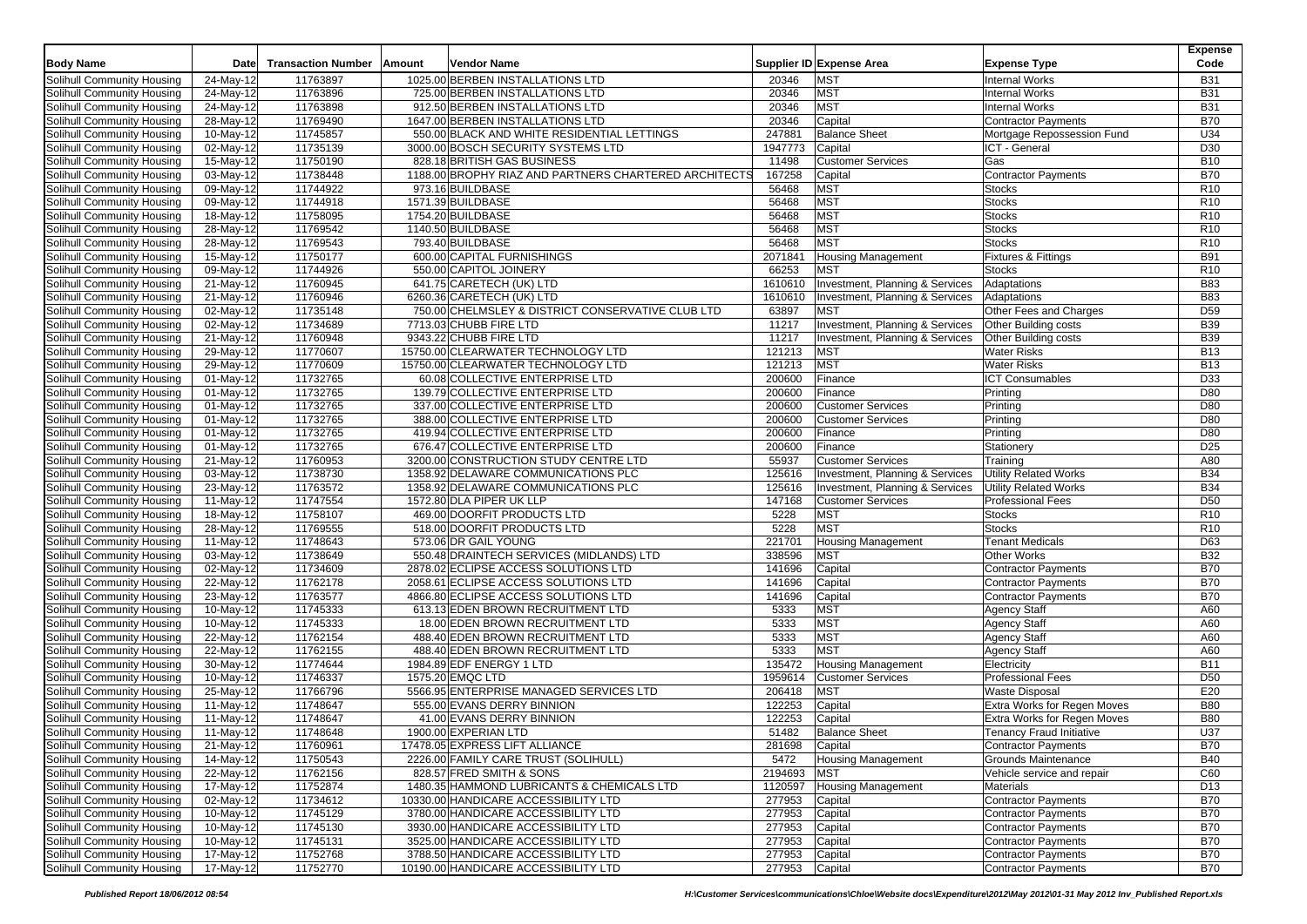|                            |                         |                           |        |                                                 |             |                                            |                                  | <b>Expense</b>  |
|----------------------------|-------------------------|---------------------------|--------|-------------------------------------------------|-------------|--------------------------------------------|----------------------------------|-----------------|
| <b>Body Name</b>           | <b>Date</b>             | <b>Transaction Number</b> | Amount | Vendor Name                                     |             | Supplier ID Expense Area                   | <b>Expense Type</b>              | Code            |
| Solihull Community Housing | 17-May-12               | 11752772                  |        | 2973.00 HANDICARE ACCESSIBILITY LTD             | 277953      | Capital                                    | <b>Contractor Payments</b>       | <b>B70</b>      |
| Solihull Community Housing | 22-May-12               | 11762181                  |        | 3970.00 HANDICARE ACCESSIBILITY LTD             | 277953      | Capital                                    | <b>Contractor Payments</b>       | <b>B70</b>      |
| Solihull Community Housing | 22-May-12               | 11762183                  |        | 3415.00 HANDICARE ACCESSIBILITY LTD             | 277953      | Capital                                    | <b>Contractor Payments</b>       | <b>B70</b>      |
| Solihull Community Housing | $\overline{30}$ -May-12 | 11774620                  |        | 3268.00 HANDICARE ACCESSIBILITY LTD             | 277953      | Capital                                    | <b>Contractor Payments</b>       | <b>B70</b>      |
| Solihull Community Housing | 03-May-12               | 11738451                  |        | 34242.50 HARDALL INTERNATIONAL LIMITED          | 73091       | Capital                                    | <b>Contractor Payments</b>       | <b>B70</b>      |
| Solihull Community Housing | 28-May-12               | 11769494                  |        | 44481.25 HARDALL INTERNATIONAL LIMITED          | 73091       | Capital                                    | <b>Contractor Payments</b>       | <b>B70</b>      |
| Solihull Community Housing | 04-May-12               | 11739889                  |        | 490.00 HEALTH RESPONSE UK LTD                   | 193762      | <b>Customer Services</b>                   | <b>Other Communication Costs</b> | D49             |
| Solihull Community Housing | 01-May-12               | 11732848                  |        | 1930.00 HERON PRESS                             | 42709       | Finance                                    | Printing                         | D80             |
| Solihull Community Housing | 01-May-12               | 11732853                  |        | 450.00 HERON PRESS                              | 42709       | Finance                                    | Printing                         | D80             |
| Solihull Community Housing | 23-May-12               | 11762759                  |        | 450.00 HQN LTD                                  | 120599      | <b>Customer Services</b>                   | Training                         | A80             |
| Solihull Community Housing | 29-May-12               | 11770610                  |        | 1186.00 HQN LTD                                 | 120599      | <b>Customer Services</b>                   | Training                         | A80             |
| Solihull Community Housing | 30-May-12               | 11775490                  |        | 465.50 IAN WILLIAMS LTD                         | 5931        | <b>MST</b>                                 | <b>Internal Works</b>            | <b>B31</b>      |
| Solihull Community Housing | 10-May-12               | 11746329                  |        | 500.00 J LACEY STEEPLEJACKS                     | 277406      | <b>MST</b>                                 | <b>External Structures</b>       | <b>B33</b>      |
| Solihull Community Housing | 10-May-12               | 11746329                  |        | 40.00 J LACEY STEEPLEJACKS                      | 277406      | <b>MST</b>                                 | <b>External Structures</b>       | <b>B33</b>      |
| Solihull Community Housing | 09-May-12               | 11743548                  |        | 1354.56 JEWSON LTD                              | 6111        | <b>MST</b>                                 | <b>Stocks</b>                    | R <sub>10</sub> |
| Solihull Community Housing | 09-May-12               | 11743547                  |        | 1180.15 JEWSON LTD                              | 6111        | <b>MST</b>                                 | <b>Stocks</b>                    | R <sub>10</sub> |
| Solihull Community Housing | 09-May-12               | 11743550                  |        | 2077.85 JEWSON LTD                              | 6111        | <b>MST</b>                                 | <b>Stocks</b>                    | R <sub>10</sub> |
| Solihull Community Housing | 09-May-12               | 11744782                  |        | 1039.08 JEWSON LTD                              | 6111        | <b>MST</b>                                 | <b>Stocks</b>                    | R <sub>10</sub> |
| Solihull Community Housing | 09-May-12               | 11744790                  |        | 1141.01 JEWSON LTD                              | 6111        | <b>MST</b>                                 | <b>Stocks</b>                    | R <sub>10</sub> |
| Solihull Community Housing | 09-May-12               | 11744797                  |        | 1331.00 JEWSON LTD                              | 6111        | <b>MST</b>                                 | <b>Stocks</b>                    | R <sub>10</sub> |
| Solihull Community Housing | 18-May-12               | 11758125                  |        | 1455.80 JEWSON LTD                              | 6111        | <b>MST</b>                                 | <b>Stocks</b>                    | R <sub>10</sub> |
| Solihull Community Housing | 18-May-12               | 11758128                  |        | 980.95 JEWSON LTD                               | 6111        | <b>MST</b>                                 | <b>Stocks</b>                    | R <sub>10</sub> |
| Solihull Community Housing | $28-May-12$             | 11769562                  |        | 1498.12 JEWSON LTD                              | 6111        | <b>MST</b>                                 | <b>Stocks</b>                    | R <sub>10</sub> |
| Solihull Community Housing | 28-May-12               | 11769565                  |        | 1598.04 JEWSON LTD                              | 6111        | <b>MST</b>                                 | <b>Stocks</b>                    | R <sub>10</sub> |
| Solihull Community Housing | 14-May-12               | 11750505                  |        | 682.50 JTI BUILDING LTD                         | 1906623     | <b>MST</b>                                 | Voids                            | <b>B38</b>      |
| Solihull Community Housing | 14-May-12               | 11750508                  |        | 682.50 JTI BUILDING LTD                         | 1906623     | <b>MST</b>                                 | Voids                            | <b>B38</b>      |
| Solihull Community Housing | 14-May-12               | 11750510                  |        | 468.00 JTI BUILDING LTD                         | 1906623     | <b>MST</b>                                 | Voids                            | <b>B38</b>      |
| Solihull Community Housing | $14$ -May-12            | 11750513                  |        | 468.00 JTI BUILDING LTD                         | 1906623     | <b>MST</b>                                 | Voids                            | <b>B38</b>      |
| Solihull Community Housing | $29-May-12$             | 11770466                  |        | 858.00 JTI BUILDING LTD                         | 1906623     | <b>MST</b>                                 | Voids                            | <b>B38</b>      |
| Solihull Community Housing | 29-May-12               | 11770463                  |        | 468.00 JTI BUILDING LTD                         | 1906623     | <b>MST</b>                                 | Voids                            | <b>B38</b>      |
| Solihull Community Housing | 29-May-12               | 11770464                  |        | 682.50 JTI BUILDING LTD                         | 1906623     | <b>MST</b>                                 | Voids                            | <b>B38</b>      |
| Solihull Community Housing | 29-May-12               | 11770465                  |        | 468.00 JTI BUILDING LTD                         | 1906623     | <b>MST</b>                                 | Voids                            | <b>B38</b>      |
| Solihull Community Housing | 29-May-12               | 11770467                  |        | 4250.00 JTI BUILDING LTD                        | 1906623     | <b>MST</b>                                 | Voids                            | <b>B38</b>      |
| Solihull Community Housing | 29-May-12               | 11770468                  |        | 4500.00 JTI BUILDING LTD                        | 1906623     | <b>MST</b>                                 | Voids                            | <b>B38</b>      |
| Solihull Community Housing | 29-May-12               | 11770469                  |        | 468.00 JTI BUILDING LTD                         | 1906623     | <b>MST</b>                                 | Voids                            | <b>B38</b>      |
| Solihull Community Housing | 29-May-12               | 11770470                  |        | 682.50 JTI BUILDING LTD                         | 1906623     | <b>MST</b>                                 | Voids                            | <b>B38</b>      |
| Solihull Community Housing | 21-May-12               | 11760954                  |        | 600.00 K D ELECTRICAL MAINTENANCE SERVICES LTD  | 1796617     | Capital                                    | <b>Contractor Payments</b>       | <b>B70</b>      |
| Solihull Community Housing | 08-May-12               | 11741504                  |        | 456.16 K D ELECTRICAL MAINTENANCE SERVICES LTD  | 1796617     | <b>MST</b>                                 | <b>Internal Works</b>            | <b>B31</b>      |
| Solihull Community Housing | 22-May-12               | 11762197                  |        | 574.91 K D ELECTRICAL MAINTENANCE SERVICES LTD  | 1796617     | <b>MST</b>                                 | <b>Internal Works</b>            | <b>B31</b>      |
| Solihull Community Housing | 08-May-12               | 11741494                  |        | 602.40 K D ELECTRICAL MAINTENANCE SERVICES LTD  | 1796617     | <b>MST</b>                                 | <b>Internal Works</b>            | <b>B31</b>      |
| Solihull Community Housing | $10-May-12$             | 11743377                  |        | 916.81 K D ELECTRICAL MAINTENANCE SERVICES LTD  | 1796617     | <b>MST</b>                                 | <b>Internal Works</b>            | <b>B31</b>      |
| Solihull Community Housing | $\overline{18}$ -May-12 | 11759464                  |        | 492.07 K D ELECTRICAL MAINTENANCE SERVICES LTD  | 1796617     | <b>MST</b>                                 | <b>Internal Works</b>            | <b>B31</b>      |
| Solihull Community Housing | 22-May-12               | 11762195                  |        | 1223.52 K D ELECTRICAL MAINTENANCE SERVICES LTD | 1796617     | <b>MST</b>                                 | <b>Internal Works</b>            | <b>B31</b>      |
| Solihull Community Housing | 02-May-12               | 11734696                  |        | 2258.61 K D ELECTRICAL MAINTENANCE SERVICES LTD | 1796617     | <b>Investment, Planning &amp; Services</b> | <b>Utility Related Works</b>     | <b>B34</b>      |
| Solihull Community Housing | 03-May-12               | 11738696                  |        | 553.94 K D ELECTRICAL MAINTENANCE SERVICES LTD  | 1796617     | Investment, Planning & Services            | <b>Utility Related Works</b>     | <b>B34</b>      |
| Solihull Community Housing | 04-May-12               | 11739516                  |        | 640.54 K D ELECTRICAL MAINTENANCE SERVICES LTD  | 1796617     | <b>Investment, Planning &amp; Services</b> | <b>Utility Related Works</b>     | <b>B34</b>      |
| Solihull Community Housing | 10-May-12               | 11743376                  |        | 704.22 K D ELECTRICAL MAINTENANCE SERVICES LTD  | 1796617     | <b>Investment, Planning &amp; Services</b> | <b>Utility Related Works</b>     | <b>B34</b>      |
| Solihull Community Housing | 14-May-12               | 11750482                  |        | 1577.16 K D ELECTRICAL MAINTENANCE SERVICES LTD | 1796617     | <b>Investment, Planning &amp; Services</b> | <b>Utility Related Works</b>     | <b>B34</b>      |
| Solihull Community Housing | 15-May-12               | 11750196                  |        | 2242.74 K D ELECTRICAL MAINTENANCE SERVICES LTD | 1796617     | Investment, Planning & Services            | <b>Utility Related Works</b>     | <b>B34</b>      |
| Solihull Community Housing | 25-May-12               | 11766802                  |        | 2112.40 K D ELECTRICAL MAINTENANCE SERVICES LTD | 1796617     | Investment, Planning & Services            | <b>Utility Related Works</b>     | <b>B34</b>      |
| Solihull Community Housing | 29-May-12               | 11770676                  |        | 1714.02 K D ELECTRICAL MAINTENANCE SERVICES LTD | 1796617     | Investment, Planning & Services            | <b>Utility Related Works</b>     | <b>B34</b>      |
| Solihull Community Housing | 14-May-12               | 11749495                  |        | 485.57 K D ELECTRICAL MAINTENANCE SERVICES LTD  | 1796617     | <b>MST</b>                                 | <b>Internal Works</b>            | <b>B31</b>      |
| Solihull Community Housing | 14-May-12               | 11750481                  |        | 2367.78 K D ELECTRICAL MAINTENANCE SERVICES LTD | 1796617     | <b>MST</b>                                 | Voids                            | <b>B38</b>      |
| Solihull Community Housing | $14$ -May-12            | 11750479                  |        | 553.82 K D ELECTRICAL MAINTENANCE SERVICES LTD  | 1796617     | <b>MST</b>                                 | Voids                            | <b>B38</b>      |
| Solihull Community Housing | 29-May-12               | 11770641                  |        | 287.74 K D ELECTRICAL MAINTENANCE SERVICES LTD  | 1796617     | <b>MST</b>                                 | Voids                            | <b>B38</b>      |
| Solihull Community Housing | 29-May-12               | 11770673                  |        | 962.37 K D ELECTRICAL MAINTENANCE SERVICES LTD  | 1796617     | <b>MST</b>                                 | Voids                            | <b>B38</b>      |
| Solihull Community Housing | 02-May-12               | 11735158                  |        | 191.80 K D ELECTRICAL MAINTENANCE SERVICES LTD  | 1796617     | <b>MST</b>                                 | Other Building costs             | <b>B39</b>      |
| Solihull Community Housing | 02-May-12               | 11735161                  |        | 115.08 K D ELECTRICAL MAINTENANCE SERVICES LTD  | 1796617 MST |                                            | Other Building costs             | <b>B39</b>      |
| Solihull Community Housing | 14-May-12               | 11750483                  |        | 115.08 K D ELECTRICAL MAINTENANCE SERVICES LTD  | 1796617 MST |                                            | Other Building costs             | <b>B39</b>      |
|                            |                         |                           |        |                                                 |             |                                            |                                  |                 |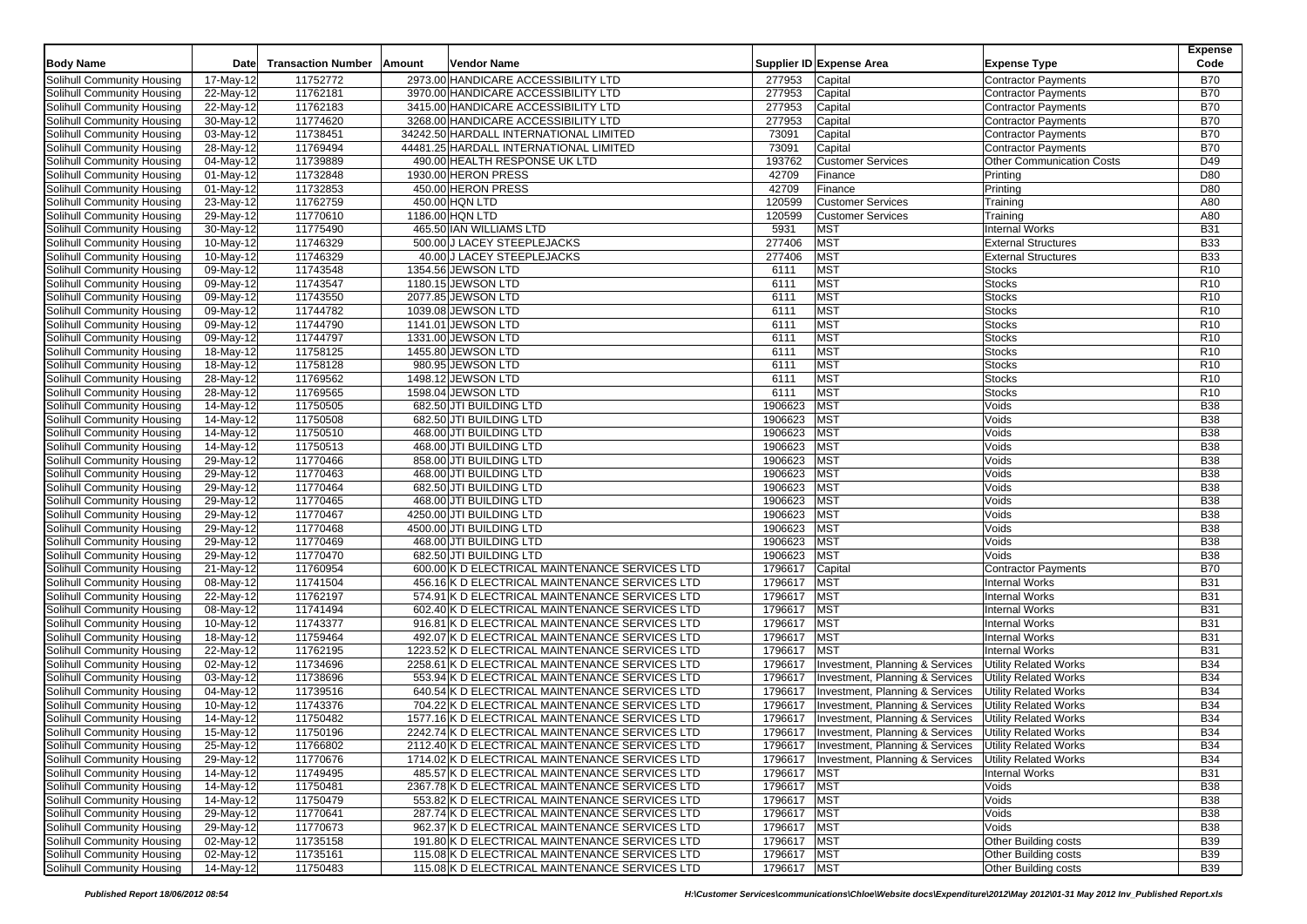|                            |                         |                           |        |                                                     |             |                                 |                                 | <b>Expense</b>  |
|----------------------------|-------------------------|---------------------------|--------|-----------------------------------------------------|-------------|---------------------------------|---------------------------------|-----------------|
| <b>Body Name</b>           | Date                    | <b>Transaction Number</b> | Amount | <b>Vendor Name</b>                                  |             | Supplier ID Expense Area        | <b>Expense Type</b>             | Code            |
| Solihull Community Housing | 15-May-12               | 11750193                  |        | 153.44 K D ELECTRICAL MAINTENANCE SERVICES LTD      | 1796617 MST |                                 | Other Building costs            | <b>B39</b>      |
| Solihull Community Housing | 25-May-12               | 11766803                  |        | 191.80 K D ELECTRICAL MAINTENANCE SERVICES LTD      | 1796617 MST |                                 | Other Building costs            | <b>B39</b>      |
| Solihull Community Housing | 29-May-12               | 11770675                  |        | 230.16 K D ELECTRICAL MAINTENANCE SERVICES LTD      | 1796617     | <b>MST</b>                      | Other Building costs            | <b>B39</b>      |
| Solihull Community Housing | $\overline{08}$ -May-12 | 11742632                  |        | 2302.37 K D ELECTRICAL MAINTENANCE SERVICES LTD     | 1796617     | <b>MST</b>                      | Voids                           | B38             |
| Solihull Community Housing | 14-May-12               | 11750479                  |        | 933.75 K D ELECTRICAL MAINTENANCE SERVICES LTD      | 1796617     | <b>MST</b>                      | Voids                           | <b>B38</b>      |
| Solihull Community Housing | 29-May-12               | 11770641                  |        | 1579.81 K D ELECTRICAL MAINTENANCE SERVICES LTD     | 1796617     | <b>MST</b>                      | Voids                           | <b>B38</b>      |
| Solihull Community Housing | 29-May-12               | 11770642                  |        |                                                     | 1796617     | <b>MST</b>                      | Voids                           | <b>B38</b>      |
|                            |                         |                           |        | 644.61 K D ELECTRICAL MAINTENANCE SERVICES LTD      |             |                                 |                                 |                 |
| Solihull Community Housing | 29-May-12               | 11770673                  |        | 1021.41 K D ELECTRICAL MAINTENANCE SERVICES LTD     | 1796617     | <b>MST</b>                      | Voids                           | <b>B38</b>      |
| Solihull Community Housing | 02-May-12               | 11735158                  |        | 613.76 K D ELECTRICAL MAINTENANCE SERVICES LTD      | 1796617     | <b>MST</b>                      | Other Building costs            | <b>B39</b>      |
| Solihull Community Housing | 02-May-12               | 11735161                  |        | 613.76 K D ELECTRICAL MAINTENANCE SERVICES LTD      | 1796617     | <b>MST</b>                      | <b>Other Building costs</b>     | <b>B39</b>      |
| Solihull Community Housing | 14-May-12               | 11750483                  |        | 613.76 K D ELECTRICAL MAINTENANCE SERVICES LTD      | 1796617     | MST                             | Other Building costs            | <b>B39</b>      |
| Solihull Community Housing | 15-May-12               | 11750193                  |        | 383.60 K D ELECTRICAL MAINTENANCE SERVICES LTD      | 1796617     | <b>MST</b>                      | Other Building costs            | <b>B39</b>      |
| Solihull Community Housing | 25-May-12               | 11766803                  |        | 345.24 K D ELECTRICAL MAINTENANCE SERVICES LTD      | 1796617     | <b>MST</b>                      | Other Building costs            | <b>B39</b>      |
| Solihull Community Housing | 29-May-12               | 11770675                  |        | 460.32 K D ELECTRICAL MAINTENANCE SERVICES LTD      | 1796617     | <b>MST</b>                      | Other Building costs            | <b>B39</b>      |
| Solihull Community Housing | 25-May-12               | 11766804                  |        | 1700.00 KINGFISHER BUILDING & DRAINAGE              | 110882      | <b>MST</b>                      | <b>Internal Works</b>           | <b>B31</b>      |
| Solihull Community Housing | 03-May-12               | 11738452                  |        | 720.00 LANDMARK ENERGY                              | 165198      | Capital                         | <b>Contractor Payments</b>      | <b>B70</b>      |
| Solihull Community Housing | $\overline{03}$ -May-12 | 11738925                  |        | 656.04 LAUNDRY SERV                                 | 131986      | Housing Management              | <b>Equipment Rental/Lease</b>   | D <sub>18</sub> |
| Solihull Community Housing | $\overline{01-May-12}$  | 11732752                  |        | 3600.00 LIBERATA UK LIMITED                         | 260485      | <b>Housing Management</b>       | <b>Court Fees</b>               | D <sub>54</sub> |
| Solihull Community Housing | 29-May-12               | 11770787                  |        | 1800.00 LIBERATA UK LIMITED                         | 260485      | <b>Housing Management</b>       | <b>Court Fees</b>               | D <sub>54</sub> |
| Solihull Community Housing | 08-May-12               | 11741485                  |        | 1028.00 LIFT & ENGINEERING SERVICES                 | 1656614     | Investment, Planning & Services | <b>Utility Related Works</b>    | <b>B34</b>      |
| Solihull Community Housing | 28-May-12               | 11769495                  |        | 4037.50 LIFT & ENGINEERING SERVICES                 | 1656614     | Investment, Planning & Services | <b>Utility Related Works</b>    | <b>B34</b>      |
| Solihull Community Housing | 28-May-12               | 11769489                  |        | 575.00 REDACTED PERSONAL DATA                       | 2198690     | <b>Balance Sheet</b>            | Provision For Homelessness      | U20             |
| Solihull Community Housing | 23-May-12               | 11762763                  |        | 2.94 LLOYDS TSB AUTOLEASE LTD                       | 101345      | <b>MST</b>                      | <b>Other Transport Costs</b>    | C90             |
| Solihull Community Housing | 23-May-12               | 11762763                  |        | 132.56 LLOYDS TSB AUTOLEASE LTD                     | 101345      | <b>MST</b>                      | <b>Other Transport Costs</b>    | C90             |
| Solihull Community Housing | 23-May-12               | 11762763                  |        | 18.15 LLOYDS TSB AUTOLEASE LTD                      | 101345      | <b>MST</b>                      | Vehicle service and repair      | C60             |
| Solihull Community Housing | 23-May-12               | 11762763                  |        | 817.74 LLOYDS TSB AUTOLEASE LTD                     | 101345      | MST                             | Vehicle service and repair      | C60             |
| Solihull Community Housing | 04-May-12               | 11739892                  |        | 882.70 LLOYDS TSB AUTOLEASE LTD                     | 101345      | <b>MST</b>                      | Vehicle Hire                    | C30             |
| Solihull Community Housing | 23-May-12               | 11762763                  |        | 58.03 LLOYDS TSB AUTOLEASE LTD                      | 101345      | <b>MST</b>                      | Vehicle Hire                    | C30             |
| Solihull Community Housing | 23-May-12               | 11762763                  |        | 2615.09 LLOYDS TSB AUTOLEASE LTD                    | 101345      | <b>MST</b>                      | Vehicle Hire                    | C <sub>30</sub> |
| Solihull Community Housing | $29-May-12$             | 11770793                  |        | 18132.08 LLOYDS TSB AUTOLEASE LTD                   | 101345      | <b>MST</b>                      | Vehicle Hire                    | C30             |
| Solihull Community Housing | 03-May-12               | 11738396                  |        | 489.32 LYRECO UK LTD                                | 74691       | Finance                         | Stationery                      | D <sub>25</sub> |
| Solihull Community Housing | 03-May-12               | 11738860                  |        | 16752.03 MAN COMMERCIAL PROTECTION LTD              | 946596      | <b>Housing Management</b>       | Security                        | <b>B43</b>      |
| Solihull Community Housing | 16-May-12               | 11751865                  |        | 1051.01 MANSE MASTERDOR LTD                         | 52547       | <b>MST</b>                      | <b>Stocks</b>                   | R <sub>10</sub> |
|                            | 24-May-12               | 11763893                  |        | 68486.36 MANSELL CONSTRUCTION SERVICES LTD          | 111110      | Capital                         | <b>Contractor Payments</b>      | <b>B70</b>      |
| Solihull Community Housing |                         |                           |        |                                                     |             |                                 |                                 |                 |
| Solihull Community Housing | 24-May-12               | 11763892                  |        | 23098.40 MANSELL CONSTRUCTION SERVICES LTD          | 111110      | Capital                         | <b>Contractor Payments</b>      | <b>B70</b>      |
| Solihull Community Housing | 17-May-12               | 11757515                  |        | 4100.00 MARLBOROUGH TRAINING & CONSULTANCY          | 135334      | <b>Customer Services</b>        | Training                        | A80             |
| Solihull Community Housing | $10-May-12$             | 11746332                  |        | 3300.00 MIDDLEMARCH ENVIRONMENTAL                   | 9311        | Investment, Planning & Services | Other Fees and Charges          | D <sub>59</sub> |
| Solihull Community Housing | 17-May-12               | 11752744                  |        | 3407.08 REDACTED PERSONAL DATA                      | 2132695     | Capital                         | Extra Works for Regen Moves     | <b>B80</b>      |
| Solihull Community Housing | 10-May-12               | 11743378                  |        | 1875.04 MOSSVALE MAINTENANCE & SEALING SERVICES LTD | 48908       | Investment, Planning & Services | <b>Utility Related Works</b>    | <b>B34</b>      |
| Solihull Community Housing | 17-May-12               | 11752756                  |        | 1194.52 MOSSVALE MAINTENANCE & SEALING SERVICES LTD | 48908       | Investment, Planning & Services | <b>Utility Related Works</b>    | <b>B34</b>      |
| Solihull Community Housing | 03-May-12               | 11738708                  |        | 678.96 MOSSVALE MAINTENANCE & SEALING SERVICES LTD  | 48908       | <b>MST</b>                      | <b>External Structures</b>      | <b>B33</b>      |
| Solihull Community Housing | $22$ -May-12            | 11762157                  |        | 745.00 MPATHY PLUS                                  | 2191776     | <b>Customer Services</b>        | <b>Grants and Subscriptions</b> | D92             |
| Solihull Community Housing | 28-May-12               | 11769488                  |        | 3058.69 REDACTED PERSONAL DATA                      | 1462610     | Capital                         | <b>Contractor Payments</b>      | <b>B70</b>      |
| Solihull Community Housing | 21-May-12               | 11760727                  |        | 7500.00 REDACTED PERSONAL DATA                      | 143808      | Capital                         | <b>Contractor Payments</b>      | <b>B70</b>      |
| Solihull Community Housing | 10-May-12               | 11745527                  |        | 5009.08 REDACTED PERSONAL DATA                      | 2177692     | Capital                         | <b>Contractor Payments</b>      | <b>B70</b>      |
| Solihull Community Housing | 03-May-12               | 11738445                  |        | 14629.78 REDACTED PERSONAL DATA                     | 2053649     | Capital                         | <b>Contractor Payments</b>      | <b>B70</b>      |
| Solihull Community Housing | 30-May-12               | 11775479                  |        | 1532.93 MTD SCAFFOLDING LTD                         | 233945      | <b>MST</b>                      | <b>External Structures</b>      | <b>B33</b>      |
| Solihull Community Housing | 23-May-12               | 11761449                  |        | 489.66 MTD SCAFFOLDING LTD                          | 233945      | <b>MST</b>                      | <b>External Structures</b>      | <b>B33</b>      |
| Solihull Community Housing | 23-May-12               | 11761451                  |        | 455.28 MTD SCAFFOLDING LTD                          | 233945      | <b>MST</b>                      | <b>External Structures</b>      | <b>B33</b>      |
| Solihull Community Housing | 30-May-12               | 11775480                  |        | 1210.66 MTD SCAFFOLDING LTD                         | 233945      | MST                             | <b>External Structures</b>      | <b>B33</b>      |
| Solihull Community Housing | 30-May-12               | 11775481                  |        | 449.55 MTD SCAFFOLDING LTD                          | 233945      | <b>MST</b>                      | <b>External Structures</b>      | <b>B33</b>      |
| Solihull Community Housing | 29-May-12               | 11770677                  |        | 10904.92 MULTICARE                                  | 179599      | Capital                         | <b>Contractor Payments</b>      | <b>B70</b>      |
| Solihull Community Housing | 29-May-12               | 11770691                  |        | 575.00 MULTICARE                                    | 179599      | Capital                         | <b>Contractor Payments</b>      | <b>B70</b>      |
| Solihull Community Housing | $22-May-12$             | 11762164                  |        | 1650.00 MWS LTD                                     | 1902614     | <b>MST</b>                      | <b>Other Transport Costs</b>    | C90             |
| Solihull Community Housing | 23-May-12               | 11763570                  |        | 418.16 NATIONWIDE WINDOWS (UK) LTD                  | 87360       | <b>MST</b>                      | <b>External Structures</b>      | B33             |
| Solihull Community Housing | 02-May-12               | 11735163                  |        | 855.53 NEOPOST LTD                                  | 6967        | Finance                         | Postages                        | D <sub>21</sub> |
| Solihull Community Housing | 02-May-12               | 11734710                  |        | 542.05 NETWORK VENTURES LTD                         | 195778      | <b>Housing Management</b>       | <b>Agency Staff</b>             | A60             |
| Solihull Community Housing | 02-May-12               | 11734712                  |        | 542.05 NETWORK VENTURES LTD                         | 195778      | <b>Housing Management</b>       | <b>Agency Staff</b>             | A60             |
| Solihull Community Housing | 02-May-12               | 11734713                  |        | 439.50 NETWORK VENTURES LTD                         | 195778      | <b>Housing Management</b>       | <b>Agency Staff</b>             | A60             |
|                            |                         |                           |        |                                                     |             |                                 |                                 |                 |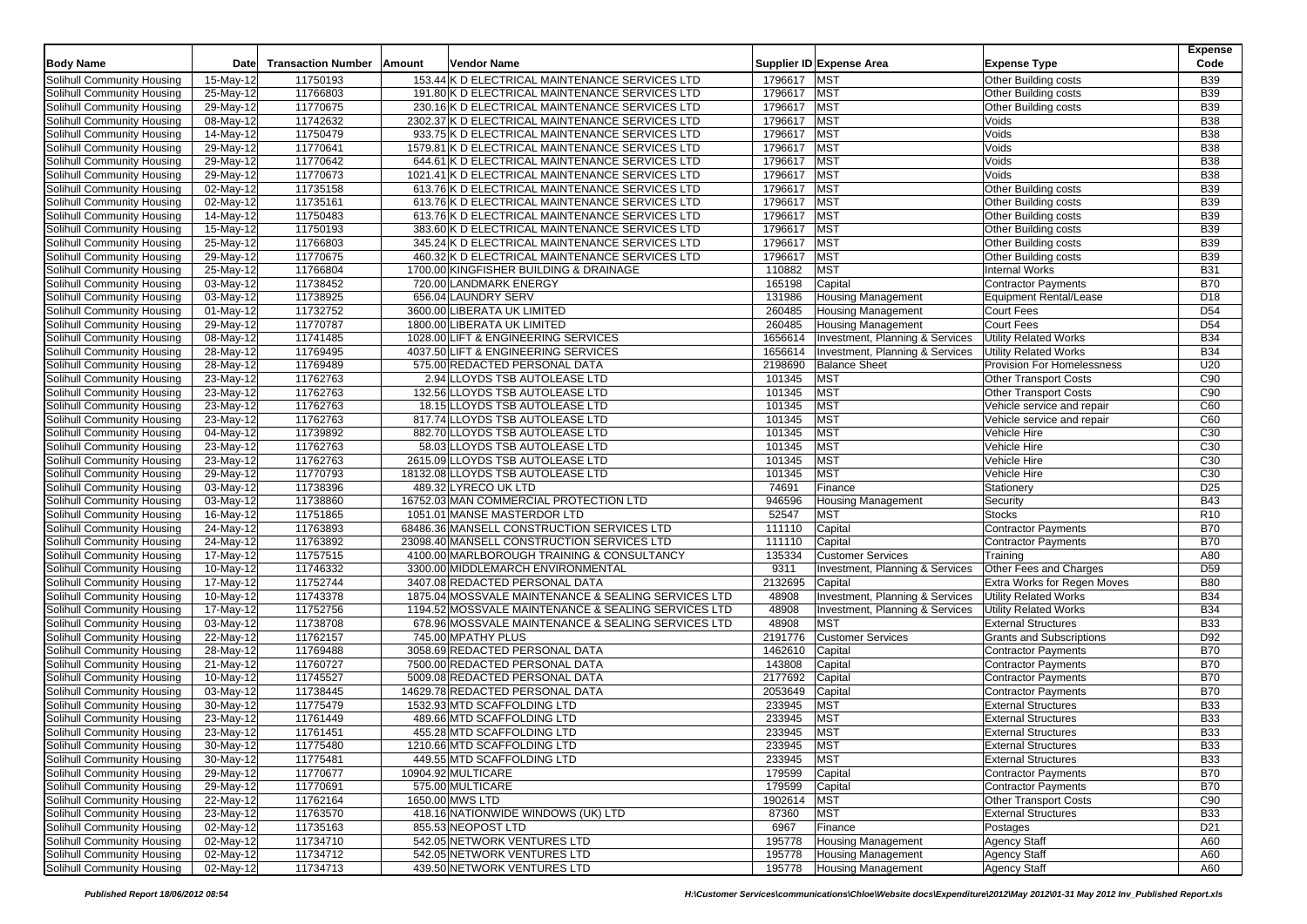|                            |                         |                           |        |                                                |                  |                                 |                             | <b>Expense</b>  |
|----------------------------|-------------------------|---------------------------|--------|------------------------------------------------|------------------|---------------------------------|-----------------------------|-----------------|
| <b>Body Name</b>           | Date                    | <b>Transaction Number</b> | Amount | Vendor Name                                    |                  | Supplier ID Expense Area        | <b>Expense Type</b>         | Code            |
| Solihull Community Housing | 14-May-12               | 11750476                  |        | 567.05 NETWORK VENTURES LTD                    | 195778           | <b>Housing Management</b>       | <b>Agency Staff</b>         | A60             |
| Solihull Community Housing | 14-May-12               | 11750478                  |        | 795.33 NETWORK VENTURES LTD                    | 195778           | <b>Housing Management</b>       | <b>Agency Staff</b>         | A60             |
| Solihull Community Housing | 14-May-12               | 11750485                  |        | 542.05 NETWORK VENTURES LTD                    | 195778           | <b>Housing Management</b>       | <b>Agency Staff</b>         | A60             |
| Solihull Community Housing | 24-May-12               | 11763900                  |        | 808.00 NETWORK VENTURES LTD                    | 195778           | <b>Housing Management</b>       | <b>Agency Staff</b>         | A60             |
| Solihull Community Housing | 02-May-12               | 11734660                  |        | 440.00 NEWSOME VAUGHAN SOLICITORS              | 123462           | Capital                         | Extra Works for Regen Moves | <b>B80</b>      |
| Solihull Community Housing | 02-May-12               | 11734660                  |        | 138.00 NEWSOME VAUGHAN SOLICITORS              | 123462           | Capital                         | Extra Works for Regen Moves | <b>B80</b>      |
| Solihull Community Housing | 02-May-12               | 11734663                  |        | 440.00 NEWSOME VAUGHAN SOLICITORS              | 123462           | Capital                         | Extra Works for Regen Moves | <b>B80</b>      |
| Solihull Community Housing | 02-May-12               | 11734663                  |        | 134.00 NEWSOME VAUGHAN SOLICITORS              | 123462           | Capital                         | Extra Works for Regen Moves | <b>B80</b>      |
| Solihull Community Housing | 16-May-12               | 11751866                  |        | 665.75 NICHOLLS & CLARKE BUILDING PRODUCTS LTD | 176278           | MST                             | <b>Stocks</b>               | R <sub>10</sub> |
| Solihull Community Housing | 17-May-12               | 11755165                  |        | 430.50 NICHOLLS & CLARKE BUILDING PRODUCTS LTD | 176278           | <b>MST</b>                      | <b>Stocks</b>               | R <sub>10</sub> |
| Solihull Community Housing | 02-May-12               | 11734717                  |        | 453.25 NIYAA PEOPLE                            | 1651616          | <b>Housing Management</b>       | <b>Agency Staff</b>         | A60             |
| Solihull Community Housing | 02-May-12               | 11734719                  |        | 453.25 NIYAA PEOPLE                            | 1651616          | <b>Housing Management</b>       | <b>Agency Staff</b>         | A60             |
| Solihull Community Housing | 02-May-12               | 11734725                  |        | 453.25 NIYAA PEOPLE                            | 1651616          | <b>Housing Management</b>       | <b>Agency Staff</b>         | A60             |
| Solihull Community Housing | 02-May-12               | 11734724                  |        | 453.25 NIYAA PEOPLE                            | 1651616          | <b>Housing Management</b>       | <b>Agency Staff</b>         | A60             |
| Solihull Community Housing | 02-May-12               | 11734742                  |        | 601.91 NIYAA PEOPLE                            | 1651616          | Housing Management              | <b>Agency Staff</b>         | A60             |
| Solihull Community Housing | 02-May-12               | 11734744                  |        | 567.46 NIYAA PEOPLE                            | 1651616          | <b>Housing Management</b>       | <b>Agency Staff</b>         | A60             |
| Solihull Community Housing | $\overline{02-M}$ ay-12 | 11734749                  |        | 609.56 NIYAA PEOPLE                            | 1651616          | Housing Management              | <b>Agency Staff</b>         | A60             |
| Solihull Community Housing | $02-May-12$             | 11734752                  |        | 560.71 NIYAA PEOPLE                            | 1651616          | <b>Housing Management</b>       | <b>Agency Staff</b>         | A60             |
| Solihull Community Housing | 02-May-12               | 11734754                  |        | 667.21 NIYAA PEOPLE                            | 1651616          | <b>Housing Management</b>       | <b>Agency Staff</b>         | A60             |
| Solihull Community Housing | 15-May-12               | 11750205                  |        | 453.25 NIYAA PEOPLE                            | 1651616          | <b>Housing Management</b>       | <b>Agency Staff</b>         | A60             |
| Solihull Community Housing | 15-May-12               | 11750207                  |        | 565.66 NIYAA PEOPLE                            | 1651616          | <b>Housing Management</b>       | <b>Agency Staff</b>         | A60             |
| Solihull Community Housing | 24-May-12               | 11763902                  |        | 474.60 NIYAA PEOPLE                            | 1651616          | <b>Housing Management</b>       | <b>Agency Staff</b>         | A60             |
| Solihull Community Housing | 02-May-12               | 11734822                  |        | 425.58 OFFICEXPRESS EUROPE LTD                 | 162258           | Finance                         | <b>ICT Consumables</b>      | D33             |
| Solihull Community Housing | 02-May-12               | 11735166                  |        | 815.32 OFFICEXPRESS EUROPE LTD                 | 162258           | Capital                         | ICT - General               | D30             |
| Solihull Community Housing | $\overline{17-M}$ ay-12 | 11756398                  |        | 8088.47 PACE PETROLEUM LTD                     | 112230           | <b>MST</b>                      | <b>Stocks</b>               | R <sub>10</sub> |
| Solihull Community Housing | 02-May-12               | 11735130                  |        | 980.00 PARK RETAIL LTD                         | 218404           | <b>Balance Sheet</b>            | <b>High Street Vouchers</b> | R51             |
| Solihull Community Housing | 17-May-12               | 11752879                  |        | 1513.00 PENNINGTON CHOICE LTD                  | 227134           | Investment, Planning & Services | Other Fees and Charges      | D <sub>59</sub> |
| Solihull Community Housing | 23-May-12               | 11762767                  |        | 557.22 PHS GROUP PLC                           | 82208            | Finance                         | <b>Other Premises Costs</b> | <b>B90</b>      |
| Solihull Community Housing | 08-May-12               | 11742638                  |        | 2890.12 PINNACLE HOUSING LTD                   | 280244           | Finance                         | Cleaning                    | <b>B50</b>      |
| Solihull Community Housing | 11-May-12               | 11748653                  |        | 4707.17 PINNACLE HOUSING LTD                   | 280244           | <b>Balance Sheet</b>            | Creditors                   | <b>S08</b>      |
| Solihull Community Housing | 11-May-12               | 11748655                  |        | 53034.84 PINNACLE HOUSING LTD                  | 280244           | <b>Balance Sheet</b>            | Creditors                   | <b>S08</b>      |
| Solihull Community Housing | 08-May-12               | 11742636                  |        | 15245.22 PINNACLE HOUSING LTD                  | 280244           | <b>MST</b>                      | Voids                       | <b>B38</b>      |
| Solihull Community Housing | 03-May-12               | 11738926                  |        | 11678.00 QUALITY CARPETS                       | 60682            | Housing Management              | Materials                   | D <sub>13</sub> |
| Solihull Community Housing | 03-May-12               | 11738928                  |        | 497.50 QUALITY OFFICE SUPPLIES LTD             | 7385             | Finance                         | Stationery                  | D <sub>25</sub> |
| Solihull Community Housing | 08-May-12               | 11741506                  |        | 1291.35 R J EVANS KNOWLES & PARTNERS           | 7412             | <b>MST</b>                      | <b>Internal Works</b>       | <b>B31</b>      |
| Solihull Community Housing | 08-May-12               | 11741507                  |        | 473.45 R J EVANS KNOWLES & PARTNERS            | 7412             | Capital                         | <b>Contractor Payments</b>  | <b>B70</b>      |
| Solihull Community Housing | 08-May-12               | 11741508                  |        | 473.45 R J EVANS KNOWLES & PARTNERS            | 7412             | Capital                         | <b>Contractor Payments</b>  | <b>B70</b>      |
| Solihull Community Housing | 08-May-12               | 11741509                  |        | 1645.41 R J EVANS KNOWLES & PARTNERS           | 7412             | Capital                         | <b>Contractor Payments</b>  | <b>B70</b>      |
| Solihull Community Housing | 08-May-12               | 11741510                  |        | 1167.56 R J EVANS KNOWLES & PARTNERS           | $\frac{1}{7412}$ | Capital                         | <b>Contractor Payments</b>  | <b>B70</b>      |
| Solihull Community Housing | 09-May-12               | 11742786                  |        | 1308.44 R J EVANS KNOWLES & PARTNERS           | 7412             | Capital                         | <b>Contractor Payments</b>  | <b>B70</b>      |
| Solihull Community Housing | 09-May-12               | 11742787                  |        | 1111.63 R J EVANS KNOWLES & PARTNERS           | 7412             | Capital                         | <b>Contractor Payments</b>  | <b>B70</b>      |
| Solihull Community Housing | 09-May-12               | 11742788                  |        | 999.49 R J EVANS KNOWLES & PARTNERS            | 7412             | Capital                         | <b>Contractor Payments</b>  | <b>B70</b>      |
| Solihull Community Housing | 17-May-12               | 11752758                  |        | 1520.52 R J EVANS KNOWLES & PARTNERS           | 7412             | Capital                         | <b>Contractor Payments</b>  | <b>B70</b>      |
| Solihull Community Housing | 17-May-12               | 11752759                  |        | 1072.67 R J EVANS KNOWLES & PARTNERS           | 7412             | Capital                         | <b>Contractor Payments</b>  | <b>B70</b>      |
| Solihull Community Housing | 17-May-12               | 11752762                  |        | 601.84 R J EVANS KNOWLES & PARTNERS            | 7412             | Capital                         | <b>Contractor Payments</b>  | <b>B70</b>      |
| Solihull Community Housing | 17-May-12               | 11752763                  |        | 716.77 R J EVANS KNOWLES & PARTNERS            | 7412             | Capital                         | <b>Contractor Payments</b>  | <b>B70</b>      |
| Solihull Community Housing | 14-May-12               | 11750493                  |        | 471.49 REED                                    | 260459           | <b>MST</b>                      | <b>Agency Staff</b>         | A60             |
| Solihull Community Housing | 17-May-12               | 11752880                  |        | 549.45 REED                                    | 260459           | <b>MST</b>                      | <b>Agency Staff</b>         | A60             |
| Solihull Community Housing | 25-May-12               | 11766812                  |        | 534.60 REED                                    | 260459           | <b>MST</b>                      | <b>Agency Staff</b>         | A60             |
| Solihull Community Housing | 14-May-12               | 11750496                  |        | 430.35 REED                                    | 260459           | MST                             | <b>Agency Staff</b>         | A60             |
| Solihull Community Housing | 14-May-12               | 11750497                  |        | 774.25 REED                                    | 260459           | <b>MST</b>                      | <b>Agency Staff</b>         | A60             |
| Solihull Community Housing | 14-May-12               | 11750498                  |        | 704.00 REED                                    | 260459           | <b>MST</b>                      | <b>Agency Staff</b>         | A60             |
| Solihull Community Housing | 14-May-12               | 11750499                  |        | 540.00 REED                                    | 260459           | <b>MST</b>                      | <b>Agency Staff</b>         | A60             |
| Solihull Community Housing | 14-May-12               | 11750501                  |        | 536.40 REED                                    | 260459           | <b>MST</b>                      | <b>Agency Staff</b>         | A60             |
| Solihull Community Housing | 17-May-12               | 11752881                  |        | 793.25 REED                                    | 260459           | <b>MST</b>                      | <b>Agency Staff</b>         | A60             |
| Solihull Community Housing | 17-May-12               | 11752882                  |        | 540.00 REED                                    | 260459           | <b>MST</b>                      | <b>Agency Staff</b>         | A60             |
| Solihull Community Housing | 25-May-12               | 11766825                  |        | 793.25 REED                                    | 260459           | <b>MST</b>                      | <b>Agency Staff</b>         | A60             |
| Solihull Community Housing | 25-May-12               | 11766830                  |        | 935.00 REED                                    | 260459           | <b>MST</b>                      | <b>Agency Staff</b>         | A60             |
| Solihull Community Housing | 25-May-12               | 11766836                  |        | 679.25 REED                                    | 260459           | <b>MST</b>                      | <b>Agency Staff</b>         | A60             |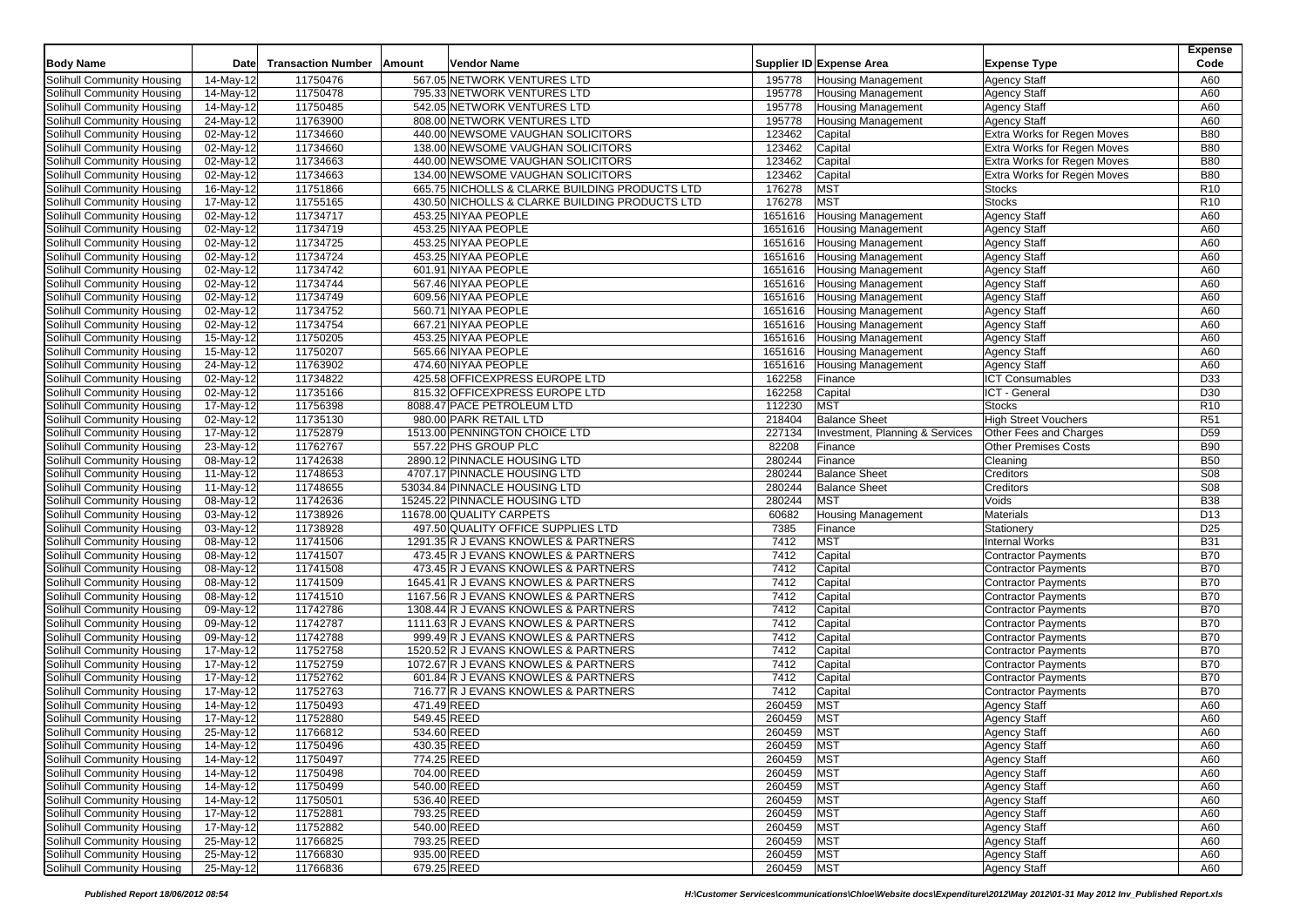|                            |                         |                           |                                                 |         |                                 |                              | Expense         |
|----------------------------|-------------------------|---------------------------|-------------------------------------------------|---------|---------------------------------|------------------------------|-----------------|
| <b>Body Name</b>           | Date                    | <b>Transaction Number</b> | <b>Vendor Name</b><br>Amount                    |         | Supplier ID Expense Area        | <b>Expense Type</b>          | Code            |
| Solihull Community Housing | 25-May-12               | 11766840                  | 432.00 REED                                     | 260459  | <b>MST</b>                      | <b>Agency Staff</b>          | A60             |
| Solihull Community Housing | 03-May-12               | 11738453                  | 777.00 REED                                     | 260459  | Investment, Planning & Services | <b>Agency Staff</b>          | A60             |
| Solihull Community Housing | 03-May-12               | 11738454                  | 724.16 REED                                     | 260459  | Investment, Planning & Services | <b>Agency Staff</b>          | A60             |
| Solihull Community Housing | 03-May-12               | 11738455                  | 905.20 REED                                     | 260459  | Investment, Planning & Services | <b>Agency Staff</b>          | A60             |
| Solihull Community Housing | 23-May-12               | 11762770                  | 905.20 REED                                     | 260459  | Investment, Planning & Services | <b>Agency Staff</b>          | A60             |
| Solihull Community Housing | 23-May-12               | 11762769                  | 630.00 REED                                     | 260459  | Investment, Planning & Services | <b>Agency Staff</b>          | A60             |
| Solihull Community Housing | $30-May-12$             | 11774690                  | 905.20 REED                                     | 260459  | Investment, Planning & Services | <b>Agency Staff</b>          | A60             |
| Solihull Community Housing | $17-May-12$             | 11757519                  | 600.00 RESOURCING GROUP                         | 131156  | <b>MST</b>                      | <b>Agency Staff</b>          | A60             |
| Solihull Community Housing | $\overline{03-M}$ ay-12 | 11738411                  | 484.46 RICOH UK LTD                             | 54723   | Finance                         | <b>ICT Consumables</b>       | D33             |
| Solihull Community Housing |                         | 11738423                  | 537.83 RICOH UK LTD                             |         |                                 |                              |                 |
|                            | 03-May-12               |                           |                                                 | 54723   | Finance                         | <b>ICT Consumables</b>       | D33             |
| Solihull Community Housing | 03-May-12               | 11738427                  | 789.76 RICOH UK LTD                             | 54723   | Finance                         | <b>ICT Consumables</b>       | D33             |
| Solihull Community Housing | 03-May-12               | 11738420                  | 532.56 RICOH UK LTD                             | 54723   | Finance                         | <b>ICT Consumables</b>       | D33             |
| Solihull Community Housing | 23-May-12               | 11762772                  | 644.00 ROYAL INSTITUTION OF CHARTERED SURVEYORS | 51395   | <b>Customer Services</b>        | Training                     | A80             |
| Solihull Community Housing | 17-May-12               | 11752887                  | 583.00 SECURITY LINK SERVICES LTD               | 40120   | <b>MST</b>                      | <b>Other Premises Costs</b>  | <b>B90</b>      |
| Solihull Community Housing | 17-May-12               | 11752867                  | 1220.77 SEVERN TRENT WATER LTD                  | 7745    | Finance                         | Water                        | <b>B12</b>      |
| Solihull Community Housing | 10-May-12               | 11745332                  | 195.90 SHIFNAL ENVIRONMENTAL SAFETY LTD         | 1050596 | <b>MST</b>                      | <b>Internal Works</b>        | <b>B31</b>      |
| Solihull Community Housing | 23-May-12               | 11762775                  | 1087.80 SHIFNAL ENVIRONMENTAL SAFETY LTD        | 1050596 | <b>MST</b>                      | <b>Internal Works</b>        | <b>B31</b>      |
| Solihull Community Housing | 10-May-12               | 11745332                  | 275.80 SHIFNAL ENVIRONMENTAL SAFETY LTD         | 1050596 | <b>MST</b>                      | <b>Internal Works</b>        | <b>B31</b>      |
| Solihull Community Housing | 03-May-12               | 11738597                  | 734.42 SITEXORBIS                               | 234075  | <b>MST</b>                      | <b>Internal Works</b>        | <b>B31</b>      |
| Solihull Community Housing | 03-May-12               | 11738605                  | 1162.16 SITEXORBIS                              | 234075  | <b>MST</b>                      | <b>Internal Works</b>        | <b>B31</b>      |
| Solihull Community Housing | 03-May-12               | 11738540                  | 446.82 SITEXORBIS                               | 234075  | <b>MST</b>                      | <b>Internal Works</b>        | <b>B31</b>      |
| Solihull Community Housing | 03-May-12               | 11738530                  | 436.96 SITEXORBIS                               | 234075  | <b>MST</b>                      | <b>Internal Works</b>        | <b>B31</b>      |
| Solihull Community Housing | 03-May-12               | 11738508                  | 542.26 SITEXORBIS                               | 234075  | <b>MST</b>                      | <b>Internal Works</b>        | <b>B31</b>      |
| Solihull Community Housing | 03-May-12               | 11738495                  | 554.47 SITEXORBIS                               | 234075  | <b>MST</b>                      | <b>Internal Works</b>        | <b>B31</b>      |
| Solihull Community Housing | 14-May-12               | 11749479                  | 613.41 SITEXORBIS                               | 234075  | <b>MST</b>                      | <b>Internal Works</b>        | <b>B31</b>      |
| Solihull Community Housing | 17-May-12               | 11752746                  | 2840.00 SITEXORBIS                              | 234075  | <b>MST</b>                      | <b>Internal Works</b>        | <b>B31</b>      |
| Solihull Community Housing | 29-May-12               | 11770493                  | 445.02 SITEXORBIS                               | 234075  | <b>MST</b>                      | <b>Internal Works</b>        | <b>B31</b>      |
| Solihull Community Housing | 03-May-12               | 11738603                  | 490.18 SITEXORBIS                               | 234075  | <b>MST</b>                      | <b>Internal Works</b>        | <b>B31</b>      |
| Solihull Community Housing | 03-May-12               | 11738623                  | 554.47 SITEXORBIS                               | 234075  | <b>MST</b>                      | <b>Internal Works</b>        | <b>B31</b>      |
| Solihull Community Housing | 14-May-12               | 11750548                  | 2885.63 SITEXORBIS                              | 234075  | <b>Customer Services</b>        | Other Fees and Charges       | D <sub>59</sub> |
| Solihull Community Housing | 03-May-12               | 11738929                  | 850.00 SMITHY'S HOTEL                           | 226791  | <b>Housing Management</b>       | <b>B&amp;B Accommodation</b> | <b>B23</b>      |
| Solihull Community Housing | 15-May-12               | 11750259                  | 2125.00 SMITHY'S HOTEL                          | 226791  | <b>Housing Management</b>       | <b>B&amp;B Accommodation</b> | <b>B23</b>      |
| Solihull Community Housing | 17-May-12               | 11757520                  | 1280.00 SMITHY'S HOTEL                          | 226791  | <b>Housing Management</b>       | <b>B&amp;B Accommodation</b> | <b>B23</b>      |
| Solihull Community Housing | 17-May-12               | 11752745                  | 1292.92 SOLIHULL MBC                            | 80026   | Capital                         | Extra Works for Regen Moves  | <b>B80</b>      |
| Solihull Community Housing | 02-May-12               | 11734606                  | 1027.44 SOLIHULL MBC                            | 69188   | <b>Housing Management</b>       | Council Tax                  | <b>B21</b>      |
| Solihull Community Housing | 02-May-12               | 11734607                  | 880.67 SOLIHULL MBC                             | 69188   | <b>Housing Management</b>       | Council Tax                  | <b>B21</b>      |
| Solihull Community Housing | 23-May-12               | 11762752                  | 785.90 SOLIHULL MBC                             | 69188   | Housing Management              | <b>Council Tax</b>           | <b>B21</b>      |
| Solihull Community Housing | 23-May-12               | 11762753                  | 785.90 SOLIHULL MBC                             | 69188   | <b>Housing Management</b>       | <b>Council Tax</b>           | <b>B21</b>      |
| Solihull Community Housing | 30-May-12               | 11774619                  | 751.62 SOLIHULL MBC                             | 69188   | <b>Housing Management</b>       | Council Tax                  | <b>B21</b>      |
| Solihull Community Housing | 30-May-12               | 11774617                  | 767.03 SOLIHULL MBC                             | 69188   | Housing Management              | Council Tax                  | <b>B21</b>      |
| Solihull Community Housing | 30-May-12               | 11774618                  | 751.62 SOLIHULL MBC                             | 69188   | <b>Housing Management</b>       | Council Tax                  | <b>B21</b>      |
| Solihull Community Housing | 04-May-12               | 11739999                  | 540.63 SOLIHULL MBC                             | 69188   | <b>Housing Management</b>       | <b>Council Tax</b>           | <b>B21</b>      |
| Solihull Community Housing | 24-May-12               | 11764158                  | 69031.00 SOLIHULL MBC                           | 9466    | Investment, Planning & Services | Head Office: Charges         | H <sub>10</sub> |
| Solihull Community Housing | 10-May-12               | 11745334                  | 1797.60 SOLIHULL MBC                            | 9466    | Capital                         | <b>Contractor Payments</b>   | <b>B70</b>      |
| Solihull Community Housing | 21-May-12               | 11760931                  | 1134.00 SOLIHULL MBC                            | 9466    | Capital                         | <b>Contractor Payments</b>   | <b>B70</b>      |
| Solihull Community Housing | $30-May-12$             | 11774631                  | 34793.60 SOLIHULL MBC                           | 9466    | <b>Balance Sheet</b>            | Creditor: Solihull MBC       | S09             |
| Solihull Community Housing | 30-May-12               | 11774631                  | 140.10 SOLIHULL MBC                             | 9466    | <b>Balance Sheet</b>            | Creditor: Solihull MBC       | S09             |
| Solihull Community Housing | 30-May-12               | 11774632                  | 16589.76 SOLIHULL MBC                           | 9466    | <b>Balance Sheet</b>            | Creditor: Solihull MBC       | S <sub>09</sub> |
|                            |                         |                           | 420.00 SOLIHULL MBC                             |         | <b>Balance Sheet</b>            |                              | S09             |
| Solihull Community Housing | 30-May-12               | 11774632                  |                                                 | 9466    |                                 | Creditor: Solihull MBC       | S <sub>09</sub> |
| Solihull Community Housing | 30-May-12               | 11774691                  | 65392.20 SOLIHULL MBC                           | 9466    | <b>Balance Sheet</b>            | Creditor: Solihull MBC       |                 |
| Solihull Community Housing | 30-May-12               | 11774691                  | 15337.93 SOLIHULL MBC                           | 9466    | <b>Balance Sheet</b>            | Creditor: Solihull MBC       | S09             |
| Solihull Community Housing | 17-May-12               | 11752865                  | 30056.50 SOUTHERN ELECTRIC PLC                  | 76903   | <b>Balance Sheet</b>            | Creditors                    | <b>S08</b>      |
| Solihull Community Housing | 17-May-12               | 11752864                  | 18025.59 SOUTHERN ELECTRIC PLC                  | 76903   | <b>Balance Sheet</b>            | Creditors                    | <b>S08</b>      |
| Solihull Community Housing | 08-May-12               | 11742640                  | 6657.42 SUPERIOR PLUMBING INSTALLATION LTD      | 8091    | Investment, Planning & Services | <b>Utility Related Works</b> | <b>B34</b>      |
| Solihull Community Housing | 11-May-12               | 11748645                  | 6299.79 SUPERIOR PLUMBING INSTALLATION LTD      | 8091    | Investment, Planning & Services | <b>Utility Related Works</b> | <b>B34</b>      |
| Solihull Community Housing | 17-May-12               | 11752889                  | 6437.34 SUPERIOR PLUMBING INSTALLATION LTD      | 8091    | Investment, Planning & Services | <b>Utility Related Works</b> | <b>B34</b>      |
| Solihull Community Housing | 24-May-12               | 11764085                  | 4841.76 SUPERIOR PLUMBING INSTALLATION LTD      | 8091    | Investment, Planning & Services | <b>Utility Related Works</b> | <b>B34</b>      |
| Solihull Community Housing | 10-May-12               | 11746340                  | 45686.26 SUPERIOR PLUMBING INSTALLATION LTD     | 8091    | Investment, Planning & Services | <b>Utility Related Works</b> | <b>B34</b>      |
| Solihull Community Housing | 23-May-12               | 11762777                  | 247.41 SUPERIOR PLUMBING INSTALLATION LTD       | 8091    | <b>MST</b>                      | Voids                        | <b>B38</b>      |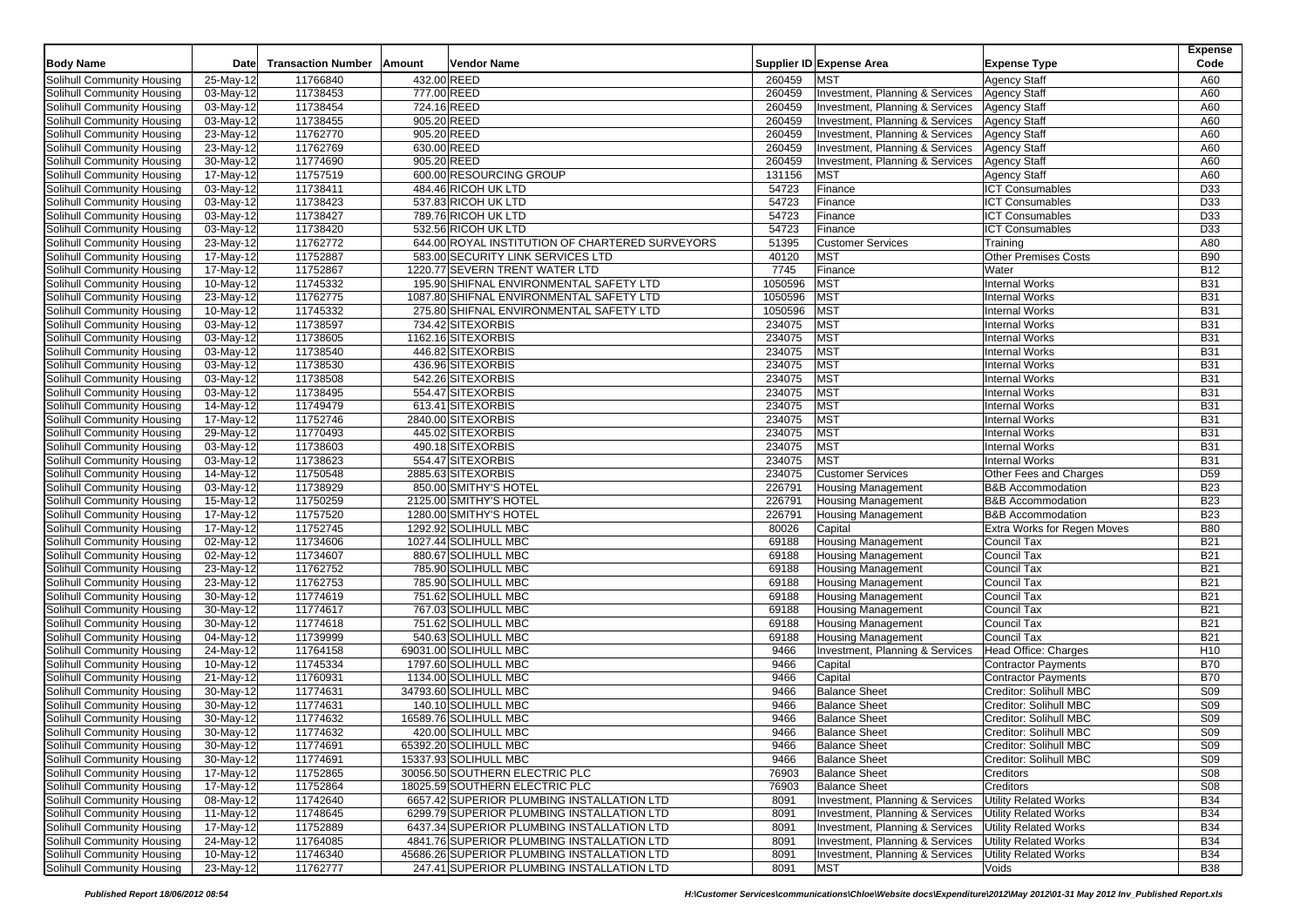|                            |                         |                           |        |                                            |         |                                            |                                   | <b>Expense</b>  |
|----------------------------|-------------------------|---------------------------|--------|--------------------------------------------|---------|--------------------------------------------|-----------------------------------|-----------------|
| <b>Body Name</b>           | Date                    | <b>Transaction Number</b> | Amount | Vendor Name                                |         | Supplier ID Expense Area                   | <b>Expense Type</b>               | Code            |
| Solihull Community Housing | 23-May-12               | 11762779                  |        | 437.50 SUPERIOR PLUMBING INSTALLATION LTD  | 8091    | <b>MST</b>                                 | Voids                             | <b>B38</b>      |
| Solihull Community Housing | 23-May-12               | 11762777                  |        | 687.25 SUPERIOR PLUMBING INSTALLATION LTD  | 8091    | <b>MST</b>                                 | Voids                             | <b>B38</b>      |
| Solihull Community Housing | 23-May-12               | 11762779                  |        | 656.25 SUPERIOR PLUMBING INSTALLATION LTD  | 8091    | <b>MST</b>                                 | Voids                             | <b>B38</b>      |
| Solihull Community Housing | 29-May-12               | 11770587                  |        | 1457.84 SUPERIOR PLUMBING INSTALLATION LTD | 8091    | Capital                                    | <b>Contractor Payments</b>        | <b>B70</b>      |
| Solihull Community Housing | 29-May-12               | 11770588                  |        | 1821.67 SUPERIOR PLUMBING INSTALLATION LTD | 8091    | Capital                                    | <b>Contractor Payments</b>        | <b>B70</b>      |
| Solihull Community Housing | 17-May-12               | 11756402                  |        | 1224.66 SUPRA UK LTD                       | 73055   | <b>MST</b>                                 | <b>Stocks</b>                     | R <sub>10</sub> |
| Solihull Community Housing | 14-May-12               | 11750477                  |        | 1150.00 SYMANTEC UK LTD                    | 184898  | <b>Customer Services</b>                   | <b>ICT Software</b>               | D31             |
| Solihull Community Housing | 28-May-12               | 11769571                  |        | 492.70 SYMPHONY                            | 199561  | <b>MST</b>                                 | <b>Stocks</b>                     | R <sub>10</sub> |
| Solihull Community Housing | 28-May-12               | 11769573                  |        | 705.47 SYMPHONY                            | 199561  | <b>MST</b>                                 | <b>Stocks</b>                     | R <sub>10</sub> |
| Solihull Community Housing | 28-May-12               | 11769574                  |        | 576.17 SYMPHONY                            | 199561  | <b>MST</b>                                 | <b>Stocks</b>                     | R <sub>10</sub> |
| Solihull Community Housing | 28-May-12               | 11769575                  |        | 456.87 SYMPHONY                            | 199561  | <b>MST</b>                                 | <b>Stocks</b>                     | R <sub>10</sub> |
| Solihull Community Housing | 03-May-12               | 11738446                  |        | 825.00 REDACTED PERSONAL DATA              | 2162686 | <b>Balance Sheet</b>                       | <b>Provision For Homelessness</b> | U20             |
| Solihull Community Housing | 09-May-12               | 11744836                  |        | 1084.01 THE BECK CO LTD                    | 8207    | <b>MST</b>                                 | <b>Stocks</b>                     | R <sub>10</sub> |
| Solihull Community Housing | 09-May-12               | 11744840                  |        | 841.30 THE BECK CO LTD                     | 8207    | MST                                        | <b>Stocks</b>                     | R <sub>10</sub> |
| Solihull Community Housing | 17-May-12               | 11757532                  |        | 1059.78 THE BECK CO LTD                    | 8207    | <b>MST</b>                                 | <b>Stocks</b>                     | R <sub>10</sub> |
| Solihull Community Housing | 17-May-12               | 11757530                  |        | 418.40 THE BECK CO LTD                     | 8207    | <b>MST</b>                                 | <b>Stocks</b>                     | R <sub>10</sub> |
| Solihull Community Housing | 18-May-12               | 11758089                  |        | 772.10 THE BECK CO LTD                     | 8207    | <b>MST</b>                                 | <b>Stocks</b>                     | R <sub>10</sub> |
| Solihull Community Housing | $28-May-12$             | 11769534                  |        | 3317.45 THE BECK CO LTD                    | 8207    | MST                                        | <b>Stocks</b>                     | R <sub>10</sub> |
| Solihull Community Housing | 28-May-12               | 11769532                  |        | 471.95 THE BECK CO LTD                     | 8207    | <b>MST</b>                                 | <b>Stocks</b>                     | R <sub>10</sub> |
| Solihull Community Housing | 28-May-12               | 11769535                  |        | 452.95 THE BECK CO LTD                     | 8207    | MST                                        | <b>Stocks</b>                     | R <sub>10</sub> |
| Solihull Community Housing | 28-May-12               | 11769541                  |        | 501.98 THE BECK CO LTD                     | 8207    | <b>MST</b>                                 | <b>Stocks</b>                     | R <sub>10</sub> |
| Solihull Community Housing | 01-May-12               | 11732833                  |        | 520.54 THE DANWOOD GROUP LTD               | 251165  | Finance                                    | <b>ICT Consumables</b>            | D33             |
| Solihull Community Housing | 15-May-12               | 11750260                  |        | 5036.25 THE KNIGHT PARTNERSHIP             | 213344  | <b>Investment, Planning &amp; Services</b> | <b>Agency Staff</b>               | A60             |
| Solihull Community Housing | 08-May-12               | 11742534                  |        | 489.00 THE PLUMBERS SHOP                   | 8277    | <b>MST</b>                                 | <b>Stocks</b>                     | R <sub>10</sub> |
| Solihull Community Housing | 10-May-12               | 11745335                  |        | 450.00 TRAVIS BAKER LTD                    | 274879  | Investment, Planning & Services            | Other Fees and Charges            | D <sub>59</sub> |
| Solihull Community Housing | 10-May-12               | 11743389                  |        | 4523.13 TYRER BUILDING CONTRACTORS         | 104269  | <b>MST</b>                                 | <b>Internal Works</b>             | <b>B31</b>      |
| Solihull Community Housing | 17-May-12               | 11752856                  |        | 3520.47 TYRER BUILDING CONTRACTORS         | 104269  | <b>MST</b>                                 | <b>Internal Works</b>             | <b>B31</b>      |
| Solihull Community Housing | $\overline{17-M}$ ay-12 | 11757525                  |        | 582.20 TYRER BUILDING CONTRACTORS          | 104269  | <b>MST</b>                                 | <b>Agency Staff</b>               | A60             |
| Solihull Community Housing | 17-May-12               | 11757533                  |        | 582.20 TYRER BUILDING CONTRACTORS          | 104269  | <b>MST</b>                                 | <b>Agency Staff</b>               | A60             |
| Solihull Community Housing | 17-May-12               | 11757534                  |        | 582.20 TYRER BUILDING CONTRACTORS          | 104269  | <b>MST</b>                                 | <b>Agency Staff</b>               | A60             |
| Solihull Community Housing | 17-May-12               | 11757536                  |        | 582.20 TYRER BUILDING CONTRACTORS          | 104269  | <b>MST</b>                                 | <b>Agency Staff</b>               | A60             |
| Solihull Community Housing | $29-May-12$             | 11770590                  |        | 1359.12 TYRER BUILDING CONTRACTORS         | 104269  | <b>MST</b>                                 | <b>Other Works</b>                | <b>B32</b>      |
| Solihull Community Housing | 08-May-12               | 11741517                  |        | 619.20 TYRER BUILDING CONTRACTORS          | 104269  | <b>MST</b>                                 | Voids                             | <b>B38</b>      |
| Solihull Community Housing | 08-May-12               | 11741516                  |        | 748.20 TYRER BUILDING CONTRACTORS          | 104269  | <b>MST</b>                                 | Voids                             | <b>B38</b>      |
| Solihull Community Housing | 08-May-12               | 11741518                  |        | 722.40 TYRER BUILDING CONTRACTORS          | 104269  | <b>MST</b>                                 | Voids                             | <b>B38</b>      |
| Solihull Community Housing | 08-May-12               | 11741519                  |        | 1135.20 TYRER BUILDING CONTRACTORS         | 104269  | MST                                        | Voids                             | <b>B38</b>      |
| Solihull Community Housing | 08-May-12               | 11741520                  |        | 464.40 TYRER BUILDING CONTRACTORS          | 104269  | <b>MST</b>                                 | Voids                             | <b>B38</b>      |
| Solihull Community Housing | 14-May-12               | 11749497                  |        | 722.40 TYRER BUILDING CONTRACTORS          | 104269  | <b>MST</b>                                 | Voids                             | <b>B38</b>      |
| Solihull Community Housing | 14-May-12               | 11749496                  |        | 928.80 TYRER BUILDING CONTRACTORS          | 104269  | <b>MST</b>                                 | Voids                             | <b>B38</b>      |
| Solihull Community Housing | 14-May-12               | 11749498                  |        | 1083.60 TYRER BUILDING CONTRACTORS         | 104269  | <b>MST</b>                                 | Voids                             | <b>B38</b>      |
| Solihull Community Housing | $02-May-12$             | 11734884                  |        | 1080.56 UK MAIL LTD                        | 1652624 | Finance                                    | Postages                          | D <sub>21</sub> |
| Solihull Community Housing | 02-May-12               | 11734878                  |        | 2753.36 UK MAIL LTD                        | 1652624 | Finance                                    | Postages                          | D <sub>21</sub> |
| Solihull Community Housing | 02-May-12               | 11734886                  |        | 897.44 UK MAIL LTD                         | 1652624 | Finance                                    | Postages                          | D <sub>21</sub> |
| Solihull Community Housing | 02-May-12               | 11734887                  |        | 882.41 UK MAIL LTD                         | 1652624 | Finance                                    | Postages                          | D <sub>21</sub> |
| Solihull Community Housing | 10-May-12               | 11745242                  |        | 468.11 UK MAIL LTD                         | 1652624 | Finance                                    | Postages                          | D <sub>21</sub> |
| Solihull Community Housing | 15-May-12               | 11750269                  |        | 567.71 UK MAIL LTD                         | 1652624 | Finance                                    | Postages                          | D <sub>21</sub> |
| Solihull Community Housing | 03-May-12               | 11738447                  |        | 550.00 REDACTED PERSONAL DATA              | 207798  | <b>Balance Sheet</b>                       | Provision For Homelessness        | U20             |
| Solihull Community Housing | 08-May-12               | 11742551                  |        | 536.55 WOLSELEY UK LTD                     | 104384  | <b>MST</b>                                 | <b>Stocks</b>                     | R <sub>10</sub> |
| Solihull Community Housing | 17-May-12               | 11756457                  |        | 747.32 WOLSELEY UK LTD                     | 104384  | <b>MST</b>                                 | <b>Stocks</b>                     | R <sub>10</sub> |
| Solihull Community Housing | 17-May-12               | 11756453                  |        | 791.38 WOLSELEY UK LTD                     | 104384  | MST                                        | <b>Stocks</b>                     | R <sub>10</sub> |
| Solihull Community Housing | 17-May-12               | 11756452                  |        | 644.13 WOLSELEY UK LTD                     | 104384  | <b>MST</b>                                 | <b>Stocks</b>                     | R <sub>10</sub> |
| Solihull Community Housing | 17-May-12               | 11756454                  |        | 1129.30 WOLSELEY UK LTD                    | 104384  | <b>MST</b>                                 | <b>Stocks</b>                     | R <sub>10</sub> |
| Solihull Community Housing | 17-May-12               | 11756455                  |        | 2713.40 WOLSELEY UK LTD                    | 104384  | MST                                        | <b>Stocks</b>                     | R <sub>10</sub> |
| Solihull Community Housing | $\overline{17-M}$ ay-12 | 11756459                  |        | 716.70 WOLSELEY UK LTD                     | 104384  | <b>MST</b>                                 | <b>Stocks</b>                     | R <sub>10</sub> |
| Solihull Community Housing | 17-May-12               | 11756460                  |        | 1199.40 WOLSELEY UK LTD                    | 104384  | <b>MST</b>                                 | <b>Stocks</b>                     | R <sub>10</sub> |
| Solihull Community Housing | 17-May-12               | 11756461                  |        | 890.93 WOLSELEY UK LTD                     | 104384  | <b>MST</b>                                 | <b>Stocks</b>                     | R <sub>10</sub> |
| Solihull Community Housing | 28-May-12               | 11769576                  |        | 725.00 WOLSELEY UK LTD                     | 104384  | MST                                        | <b>Stocks</b>                     | R <sub>10</sub> |
| Solihull Community Housing | 28-May-12               | 11769578                  |        | 457.14 WOLSELEY UK LTD                     | 104384  | <b>MST</b>                                 | <b>Stocks</b>                     | R <sub>10</sub> |
| Solihull Community Housing | 10-May-12               | 11743371                  |        | 954.97 WOODHULL ROOFING LTD                | 221070  | <b>MST</b>                                 | <b>External Structures</b>        | <b>B33</b>      |